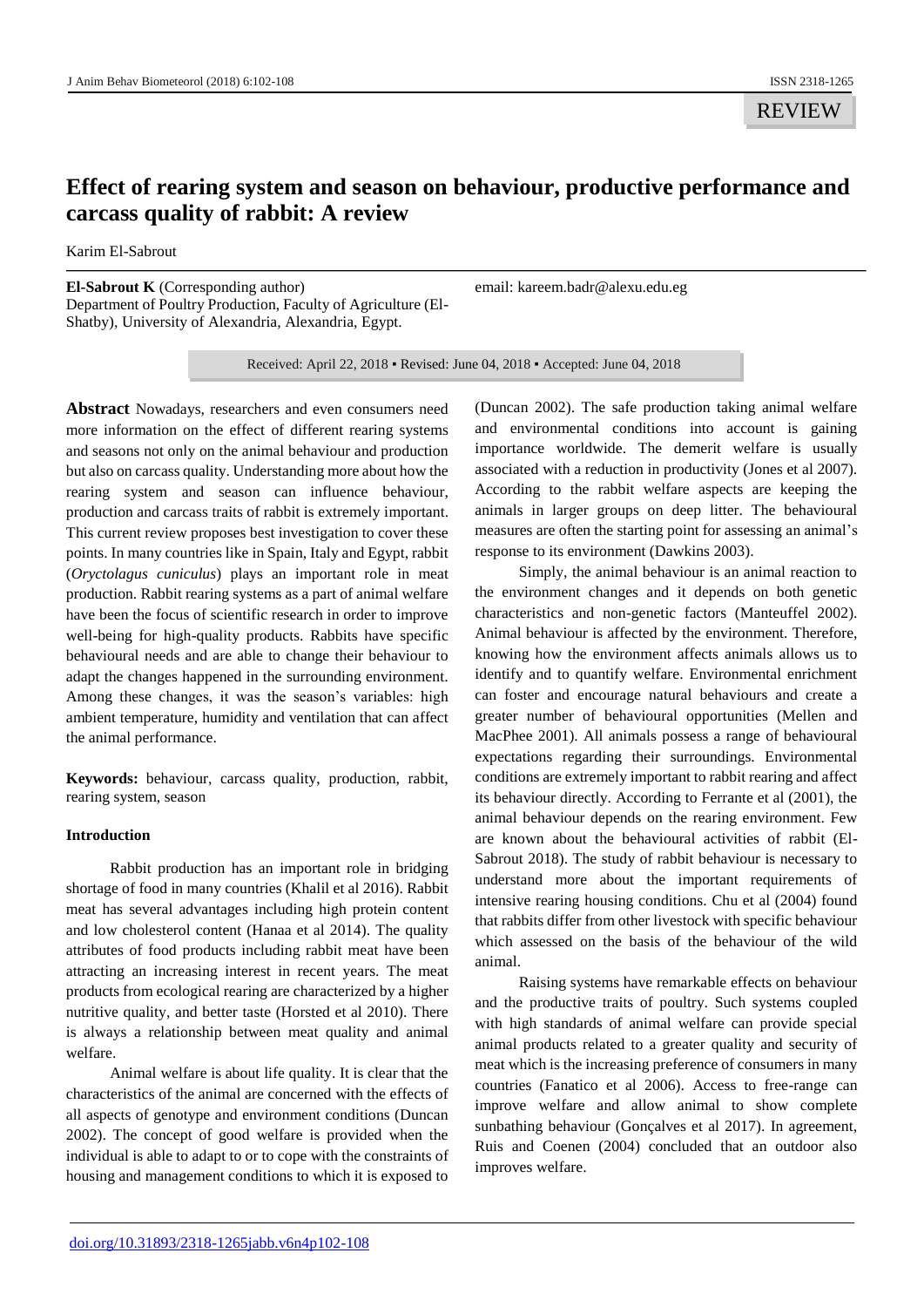Study of genetic and non-genetic factors affecting productive traits in rabbits is important to be studied. Season as one of non-genetic factors can influence the reproductive and production performance of rabbit (Kumar et al 2013). The maintenance of sexual desire behaviour of rabbit is controlled by a complicated system that includes hormones which affected by season (El-Sabrout 2017). The behavioural changes are the first animal response to attempt to regulate internal temperature as a function of environment, and this response can be used to predict welfare levels. The genetic variation found in domestic rabbit lines allows developing new characteristics in response to changes in the environment (El-Sabrout and Aggag 2015). As rabbit behaviour is affected by season, season also can affect the weight gain. McNitt and Lukefahr (1993) reported a significant impact of the season on the growth of rabbits, with the lowest gain in summer. Moreover, Marai et al (2001) found that feed intake behaviour and daily weight gain of growing rabbits decreased with heat stress. In addition, Bhatt et al (2002) obtained the most successful results for rabbit reproduction during the winter season.

Animal meat quality is generally concerned as a very complex issue that can be looked at from several points of view. In terms of meat processing industry and consumers' interests, fattened chicks should be characterized by good dressing percentage, desired conformation, as much meat on the carcass as possible, optimal distribution of fat tissues, appropriate skin color and least damage possible due to fattening, loading and unloading. With respect to that, the proportions of basic carcass parts, the presence of certain tissues in them, as well as the chemical composition of the muscle tissue, are regarded as vital parameters determining animal meat quality (Holcman et al 2003; Ristić 2003). Among numerous non-genetic factors that may have a considerable effect on some meat quality traits, a rearing system has been recognized over the past years by a large number of authors as being particularly important (Hellmeister et al 2003; Ristić 2003).

Therefore, the present review was undertaken to study the effect of rearing system and season on the behaviour, production and carcass traits of the rabbit.

# **Rearing systems**

The interest in obtaining rabbit meat from less intensive rearing systems has increased in the last decade. Rabbit welfare can be safeguarded by different management systems. The animal welfare is necessary to evaluate alternative rearing systems for livestock in order to improve well-being. The rearing systems can affect reproductive behaviour, body weight and carcass quality (Maertens and Van Oeckel 2001; Marai and Rashwan 2003; Pla 2008). The concern regarding conventional cages is that behavioural

restriction is inherent to the system and rabbits are prevented from expressing highly motivated behaviours. Non-cage systems enable the expression of a more diverse array of ancestral behaviour patterns, with the greatest behavioral diversity occurring in free-range systems. The conventional production systems have the potential to influence animal welfare in both positive and negative ways. The cage raising system represents an appropriate technology commonly adopted exactly in tropical climates. Unfortunately, such system restricts the rabbits to protect themselves from the unfavourable environment and compels them to remain exposed without any defense to the noxious effect of heat (Finzi et al 1996). The intensive rearing system for rabbits is based on group wire cages, which are located inside buildings (Hernandez and Gondret 2006). The traditional breeding cage can produce stress in animals (Drescher 1992), which is reflected on adaptive behaviour aspects (Wiepkema and Koolhas 1993).

Particularly, Drescher (1992) clarified that keeping rabbits singly in cages is not compatible with the demand of housing with respect to animal welfare, since the singly caged rabbit has no social contact to non-specific necessary as natural external stimulus and has no conditions for suitable locomotion. This may be the reason in that caged rabbits show nervous behaviour, altered forms of movement and low relaxed resting behaviour, because of the narrowness of the cage and the wire floor. Conventional confined systems can lead to domestic bird stress (Jones and Mills 1999), resulting in physiological and behavioural responses (Marin et al 2001) and poor performance (Mendl 1999). According to Ferrante et al (2001), animal behavior depends on the rearing environment, whereas Jones et al (2007) reported that improvement in ambient conditions might result in benefits. The consumers recently interest in product's quality derived from free-range and organic production systems.

# *Behaviour activities*

The rearing system of rabbits is related to behavioural, hygienic, environ-mental and welfare aspects. Verga et al (2004) reported that animal behaviour is affected by type of cages. Useful information on behaviour of rabbit may be obtained by observing its response during the new environmental conditions. Several studies revealed the effect of group size and density on behaviour and productive performance of rabbits. Although the results often differ and may be confused by other factors of variability. Rabbits raised in larger groups rested less and were more active. They spent more time moving around and in aggressive behaviours. Aggressive behaviour is one of the main problems of housing rabbits in large groups. Upon reaching sexual maturity, the number of aggressive conflicts increases and causes more or less serious injuries to different parts of the body.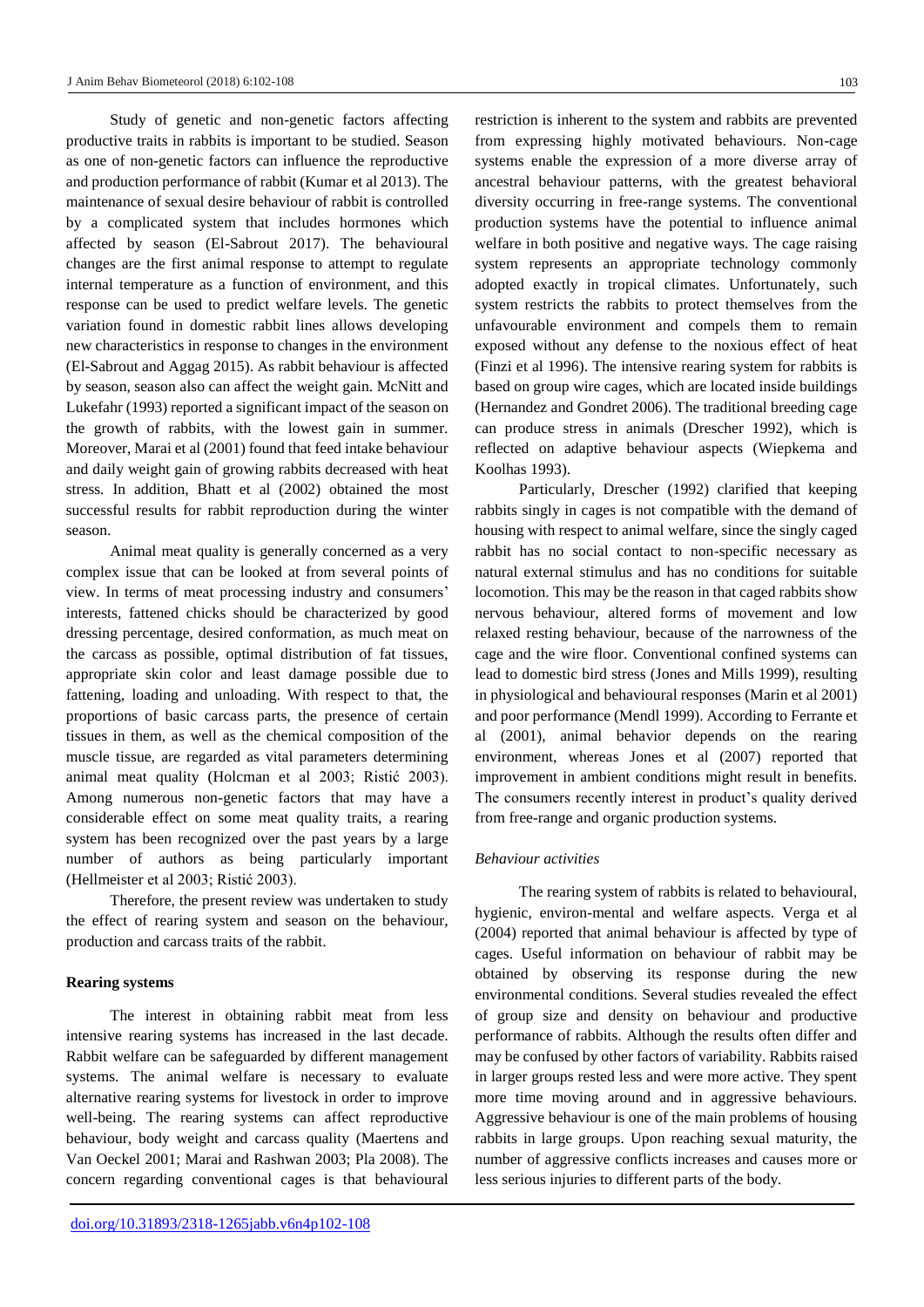The extensive rearing systems provide animals with more space and freedom of movement. So, it permits them a broad range of behaviour patterns and better satisfies the natural (Morisse et al 1999). Pinheiro and Mourao (2007) reported that rabbit pasture pen housing systems provide more freedom behaviours than conventional cages. Lebas (2001) found that housing systems with floor pens or colony cages seem to reduce stress and aggressive behaviour of animals, but it increases mortality and decrease growth rates, feed intake, feed efficiency, and sometimes meat quality (Combes et al 2003; McNitt et al 2003). Due to the numerous variables involved like group size and stocking density, the previous studies on extensive housing systems have often been inconclusive.

In addition, Jekkel et al (2010) revealed a reduction in the growth performance of rabbits housed in conventional systems compared with housing in parks. Maertens and Van Oeckel (2001) reported that the reduction in feed intake in the outdoor rearing systems plays an effective role in lowering weight gains. The open-air pens increase the energy maintenance requirements of rabbits and provide more space for animal movement (Maertens and Van Oeckel 2001). The increased energy requirements combined with the decrease in feed intake might result in lower growth.

## *Productive performance*

According to Dal Bosco et al (2001), the rearing system affects growth and body weight. The influence of rearing system on production traits has been studied in many researches. Some has suggested that free-range rearing results in lower body weight of rabbits as compared to indoor rearing. Canquil et al (2001) reported that cage-housed rabbits were higher body weight then pen housed. The rabbits raised in the cages had a significantly greater slaughter weight than in the open-air. Consequently, the feed intake and the weight gain were reduced (McNitt et al 2003). Mirabito (2005a and 2005b) compared three housing systems for reproducing does: conventional individual cages, modified cages for two does, and pens with net floors for four does. Reproductive performance was similar among groups. The fast-growing hybrids attain higher body weight under free-range rearing conditions as compared to slow and moderately fast growing hybrids (Fanatico et al 2005).

The mortality is an important parameter in rabbit production. It requires consideration of overall environmental conditions. Mortality in indoor rearing systems is induced by temperature, humidity, feed supply and stocking density (Sorensen et al 2000; Heier et al 2002). The mortality of rabbits of poor growth and lower body weight was higher in the pen-housed group. Sossidou et al (2011) reported the main cause of death under these production systems to be higher exposure to diseases and parasites in the outdoor environment.

#### *Carcass quality*

The recent interest in the rabbit rearing system affects due to improve well-being for high-quality products. Customers who prefer rabbit products have interested also with the high-quality carcass derived from the higher standards of animal welfare. According to Dal Bosco et al (2002) the housing system affects some carcass parameters and sometimes the meat quality. However, with the increasing customer demand for high-quality animal products (Keskin et al 2012) mainly home-made products or meat from alternative rearing systems complying with the conditions of welfare become still more required. The housing system is one of the factors, which moderately affect rabbit carcass and meat quality (Dalle Zotte 2002). As animal movement increases the number of mitochondria in  $\alpha$ W fibres also increases, converting their predominant glycolytic energy metabolism into oxidative energy metabolism and then, part of the  $\alpha W$ fibers turn into αR fibers, richer in myoglobin. In contrast, reduced movements increase the muscle glycogen storage used for the anaerobic energy metabolism (Ouhayoun 1998; Gregory 2003). The higher fat content might be related to the productive performance of outdoor rabbits that showed significantly higher live weights resulting in higher reference carcass (D'Agata et al 2007). It was probably due to the better environmental and consequently healthy conditions induced by this housing system that could have increased the animal welfare (Cozzi et al 2000).

The chemical composition of rabbit meat was different than other livestock. The protein and fat contents show strong links with rearing systems Castelini et al (2008). Sirri et al (2010) found that genotype had the priority affecting chemical composition and quality of meat in non-intensive rearing systems. In agreement, Meluzzi et al (2009) observed that rearing system is very important parameter that affects carcass and meat quality.

The dressing percentage is one of the most important characteristics of rabbit's carcass (Combes et al 2010). Although the dressing percentage in the caged rabbits was similar to that of the open-air rabbits, the caged rabbits had higher slaughter weight. The open-air rabbits had a higher reference carcass percentage, which is probably due to the decreased viscera weight, although this difference was not significant. Also, the dissectible fat percent in the carcasses of the open-air was significantly lower than that observed in the caged rabbits. Dal Bosco et al (2000) found a lower lipid percent in the carcasses of open-air rabbits than in caged rabbits. Reductions in the energy available for growth and fat deposition likely contributed to this effect. Xiccato et al (1999) found that dressing percentage is affected by stocking density. Moreover, the heavier rabbits have a higher dressing out percentage (Milisits et al 2000). In open-air, the carcass of rabbits had lower lightness color and the meat had a higher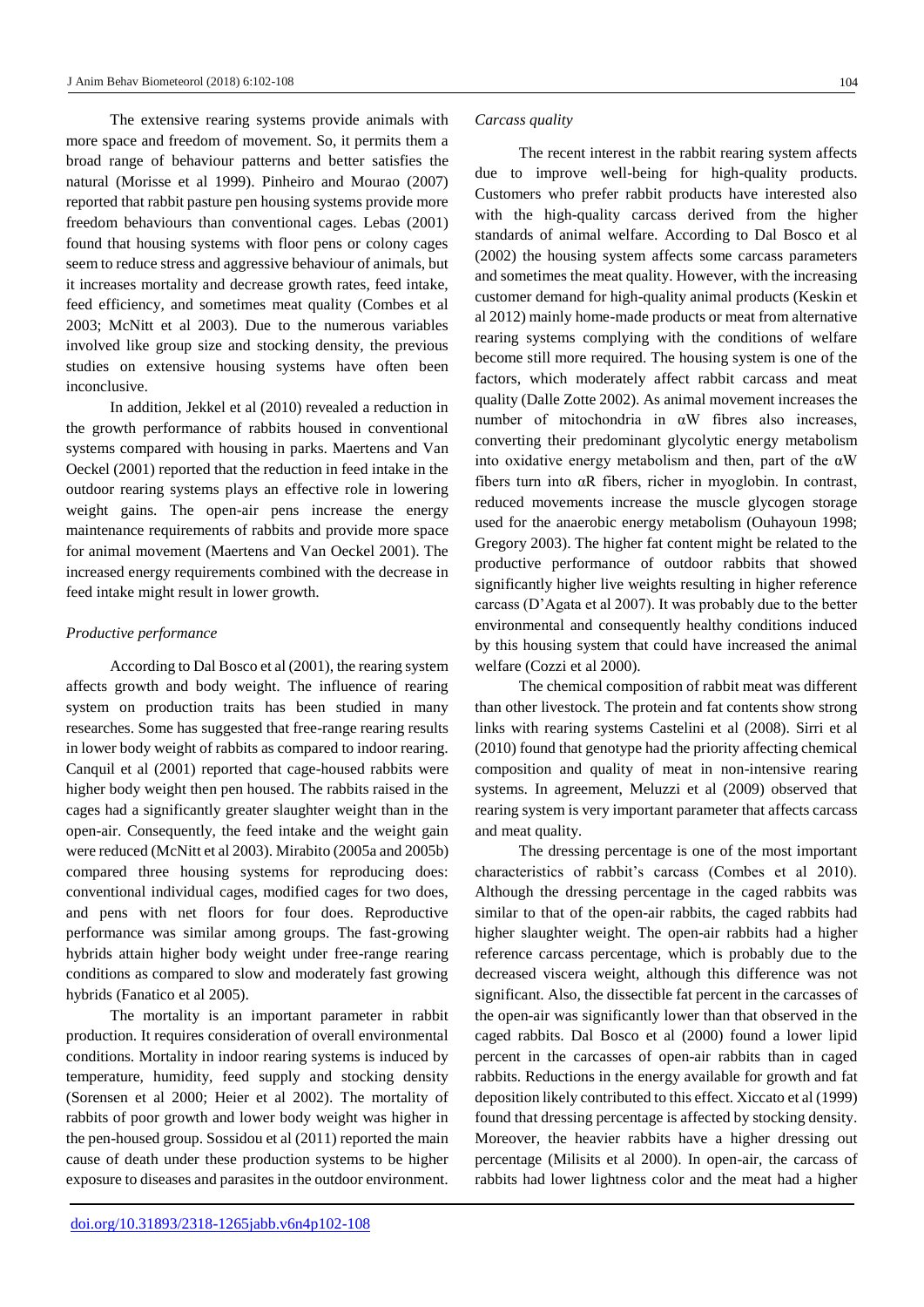redness color than those kept in cages. The increase in the redness of the open-air rabbit meat can be explained by the fact that exercise increases the oxidative capacity of the muscle, which increases the proportion of oxidative myofibers and the myoglobin content (Monin and Ouali 1991). In agreement, Pla (2008) observed also increases in meat redness.

Smith and Teeter (1987) reported that the outside air temperature exceeds the optimum range can affect carcass traits and decrease the dressing percentage. This finding is important for animal raise in free-range rearing systems where the temperature cannot be controlled. The variation in rabbit meat quality between alternative rearing systems was clear (Castellini et al 2008). Fattening rabbits were kept under markedly different conditions: cages of different size were used with different stocking densities or group sizes. The profitability of rabbit production is therefore largely determined by the possibility of increasing the proportion of prime parts in the carcass and by reducing fat. However, the standardization of quality rabbits industry is falling behind because of the knowledge gap of proper rearing conditions and management.

## **Seasons**

Season plays a major role in the animal welfare by many factors including temperature, relative humidity, and lighting (Holik 2015). Studying factors that can affect the animal behaviour is very important. The animal behaviour can impact its productive traits. Seasonal variation on litter traits due to kindling season is a reflection of differences in seasonal climate conditions in geographical location of the rabbitry.

### *Behaviour activities*

Among the season components that may impose influence on the animal are ambient temperature, humidity, air movement, and photoperiod. Optimal climatic conditions for rabbits would be: air temperature 13o to 20°C (average 15°C), relative humidity 55 to 65% (average 60%), wind velocity 5 to 18 km/h, ventilation capacity of at least 0.17 m3 / minute (6 cm) air flow per rabbit housed and a moderate level of sunshine. Generally, when analyzing seasonal effects, temperature and light are considered in Europe, although temperature seems to be not directly involved (Lebas et al 1986). In tropical climates, temperature seems to be the dominant factor, but variations in length of daylight cannot be excluded. In sub-tropical climate (such as in Egypt), the ambient temperature, relative humidity, and diurnal light seemed to be involved (Habeeb et al 1993 and Marai et al 1996), although feasibility of the use of certain light regime in commercial rabbit production, is not clear (Marai et al 2004).

As regards sexual behaviour, wild rabbits mate almost exclusively in the first hours after kindling and reproductive activity usually increases with increasing daylight in spring. Reproductive performance remains high all year round thanks to a constant photoperiod of 14-16 hours of light, while the use of artificial insemination prevents the expression of premating behaviour, a characteristic of wild rabbits still present in domestic rabbits. The results of El-Sabrout and Shebl (2015) showed that the rabbits raised in the winter had significant higher feeding and sexual desire than rabbits raised in summer. Rabbits tend to mate in winter than in summer season. Raising rabbits during winter (December-February) is better than summer season (June-August) in terms of both behaviour and productive efficiency. Season plays a significant role in relation to the reproduction of rabbit does (Tuma et al 2010).

#### *Productive performance*

El-Sabrout and Shebl (2015) showed insignificant effect of season on rabbit's litter size. In agreement Tawfeek (1995) reported insignificant effect of season of kindling on litter size of New Zealand and Bauscat rabbits. Litter mortality is a good indicator for mothering ability (Poornima et al 2002). El-Maghawry (1997) stated that mortality rate of young rabbits controlled by both genetic and non-genetic factors like season. In the present study, the mortality rate was lower in winter compared with summer season. Marai et al (1996) indicated that rabbit mortality was lower in winter than in summer season due to heat stress effect on rabbits. Litter size and weight are regarded as the best estimates of number and weight of young produced by the doe. These productive traits reflect the contribution of maternal behaviour, milk production, growth and survival (El-Maghraby et al 2007).

The breeding season had significant effect on the litter body weight. A rabbit born during the winter season attained a significantly higher body weight than other born during the summer season (Ghosh et al 2008). In addition, season had significant effect on milk yield of doe. El-Sabrout and Shebl (2015) found that litter weight at marketing age was significantly higher in winter than in summer. The results of milk yield showed that it was higher in winter than summer. Moreover, the results of litter size showed insignificant difference at all. The mortality rate was significantly lower in winter than in summer. Generally, the peak of milk production is incidence at approximately 21 days after delivery in rabbits. Marai et al (1996) found that summer season could decrease dams' milk production as a result of the general reduction of metabolic activity. Milk yield of doe was decreased in summer season as a result of feeding reduction due to high temperature. Kumar et al (2013) reported that summer season could be attributed to stress factors affecting feed intake.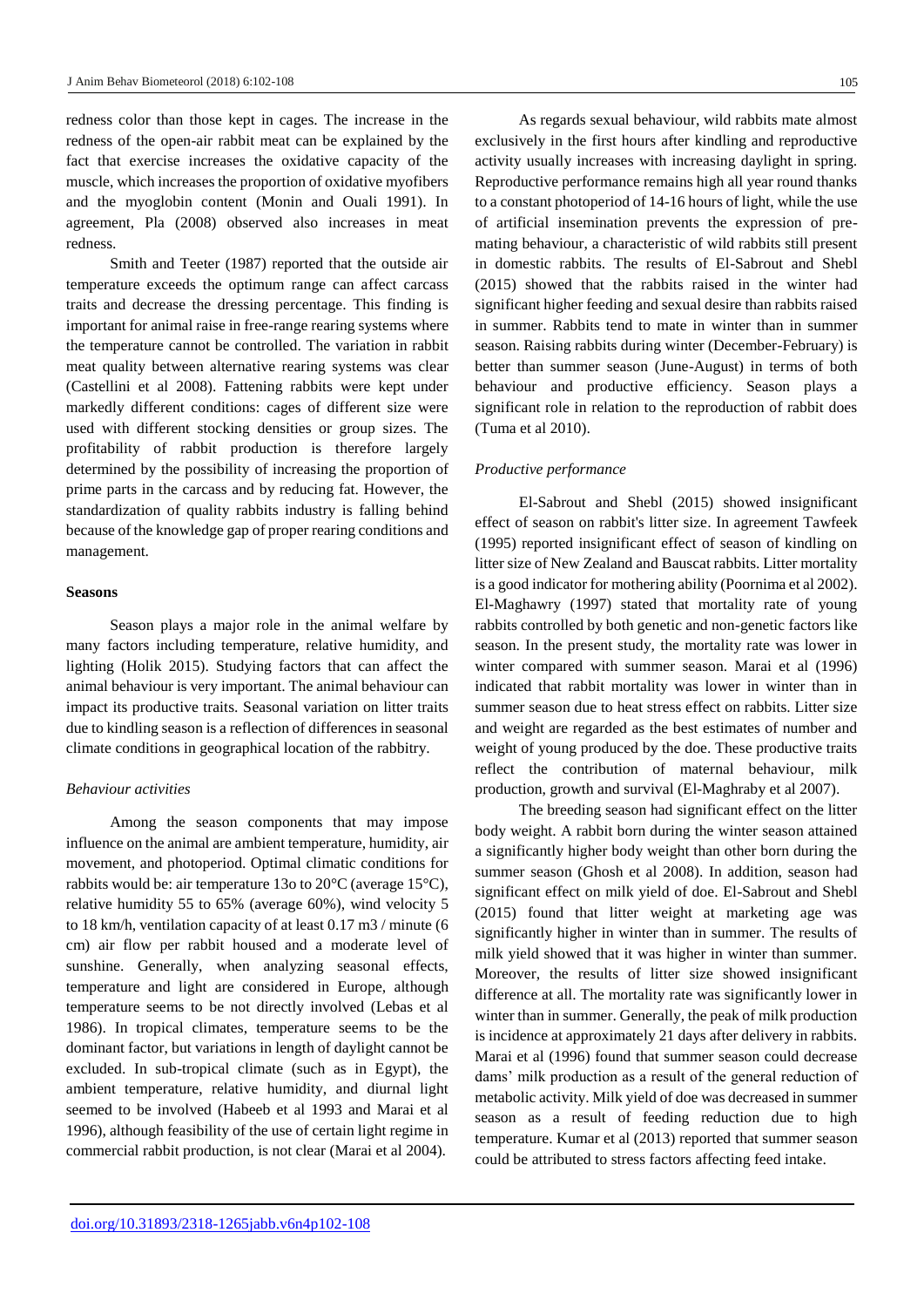## *Carcass quality*

Rabbit meat has long been known in Mediterranean countries. The consumption trend depends on the consumer's interest in products obtained by different rearing systems that should assure higher standards of animal welfare along with high meat quality. The season can affect the carcass quality (physical and chemical characteristics) of animal (D'Alessandro et al 2012). Considering the effect of the season, the carcass weights of the lambs were heavier in the spring in comparison with the winter. Furthermore, the fat percentage was affected by the season (D'Alessandro et al 2012). The age and the slaughter season influenced the majority of the measurements of the lamb carcasses.

According to Babicz et al (2008) the carcass and meat quality may be varied according to the year of slaughter. Antosik et al (2010) noted that the level of the slaughter characteristics may also vary due to time of year. By analyzing the impact of the seasons on the investigated traits, it was found that growing-finishing pigs slaughtered during winter and spring had the highest carcass weight, and backfat thickness, which was found to be highly significant. The results of the impact of the seasons on the value of the carcass and meat quality are in accordance with the study of Antosik et al (2010). The season plays a major role on productive and carcass quality of the rabbit (Dalle Zotte 2002). The increase of environmental temperature over the thermo-neutrality value reduces rabbit feed intake and consequently, growth rate resulting in lower market weight at slaughter age. Seasonal conditions can affect carcass quality and negatively the economics of producers and processors.

#### **Final Considerations**

Rearing system and season as non-genetic factors affect directly the welfare of the rabbit. Different rearing system and season variation can affect the rabbit behavioural, productive performance and finally the carcass quality. An unsuitable environment may cause abnormal behavioural responses and reduced productivity.

# **Conflict of interest**

The author declares that there is no known conflict of interest associated with this publication.

#### **References**

Antosik K, Koćwin-Podsiadła M, Kudelska A (2010) Związek mięsności z cechami jakości tuszy tuczników pogłowia masowego ubijanych w różnych sezonach. Materiały konferencyjne LXXV Zjazd PTZ, Olsztyn 2010, 65.

Babicz M, Kamyk P, Stasiak A (2008) Evaluation of carcass and meat quality of growing-finishing pigs slaughtered in the

Lubelszczyzna region in 2005–2006. Ann. Univ. Mariae Curie-Skłodowska, sect. EE, 26:17-23.

Bhatt RS, Sharma SR, Singh U, Kumar D, Bhasin V (2002) Effect of different season on the performance of grey giant rabbits under subtemperate Himalayan conditions. Asian-Australian Journal of Animal Sciences 15:812-820.

Canquil L, Combes N, Jehl N, Darche B, Lebas F (2001) Caractérisation physico-chimique et rhéologique de la viande de lapin. Application þ la comparison de lapins label et standard. 9ème Journal Rechearche Cunicole, Paris, 11-14.

Castellini C, Berri C, Le Bihan-Duval E, Martino G (2008) Qualitative attributesand consumer perception of organic and freerange poultry meat. World's Poultry Science Journal 65:120-135.

Chu L, Garner JP, Mench JA (2004) A behavioral comparison of New Zealand White rabbits (*Oryctolagus cuniculus*) housed individually or in pairs in conventional laboratory cages. Apply Animimal Behaviour Science 85:121-139.

Combes S, Lebas F (2003) Les modes de logement du lapin en engraissment: influence sur les qualités des carcasses et des viandes. In Proc.: 10èmes Journées Recherche Cunicole, Paris, France, 185- 200.

Combes S, Postollec G, Cauquil L, Gidenne T, Combes S, Postollec G, Cauquil L, Gidenne T (2010) Influence of cage or pen housing on carcass traits and meat quality of rabbit. Animal 4:295-302.

Cozzi G, Gottardo F, Andreoli D, Andrighetto I, Mattiello S, Ferrante V, et al. (2000) Somministrazione di un mangime solido a vitelli a carne Bianca stabulati in gabbia individuale o in box di gruppo. 1. Prestazioni produttive equalità della carne. Zootecnica e Nutrizione Animale 26:233-242.

D'Alessandro AG, Maiorano G, Kowaliszyn B, Loiudice P, Martemucci G (2012) How the nutritional value and consumer acceptability ofsuckling lambs meat is affected by the maternal feeding system. Small Ruminant Research 106:83-91.

D'Agata EMC, Magal P, Olivier D, Ruan S, Webb GF (2007) Modeling antibiotic resistance in hospitals: The impact of minimizing treatment duration. Journal Theorology Biology 249:487-499.

Dal Bosco A, Castellini C, Muanai C (2001) Effet du mode d'élevage (cage ou parc) sur l'évolution post mortem du pH et sur les caractéres qualitatifs de la viande de lapin. 6éme Journal Rechearche Cunicole, Paris, 35-38.

Dal Bosco A, Castellini C, Mugnai C (2002) Rearing rabbits on wire net floor or straw litter: Behaviour, growth and meat qualitative traits. Livestock Production Science 75:149-156.

Dal Bosco A, Castellini C, Bernardini M (2000) Productive performance and carcass and meat characteristics of cage- or penraised rabbits. World Rabbit Science 8:579-583.

Dalle Zotte A (2002) Perception of rabbit meat quality and major factors influencing the rabbit carcass and meat quality. Livestock Production Science 75:11-32.

Dalle Zotte A, Paci G, Mirisola M, Serva L, Riovanto R, Berzaghi P (2008) Impiego della spettroscopia NIR per la stima della composizione chimica ed acidica della carne di coniglio e per discriminare l'allevamento Outdoor da quello Indoor. In Proceedings 3 rd Symposium NIR Italia,Verona, Italy.

Dawkins MS (2003) Behaviour as a tool in the assessment of animal welfare. Zoology 106:383-387.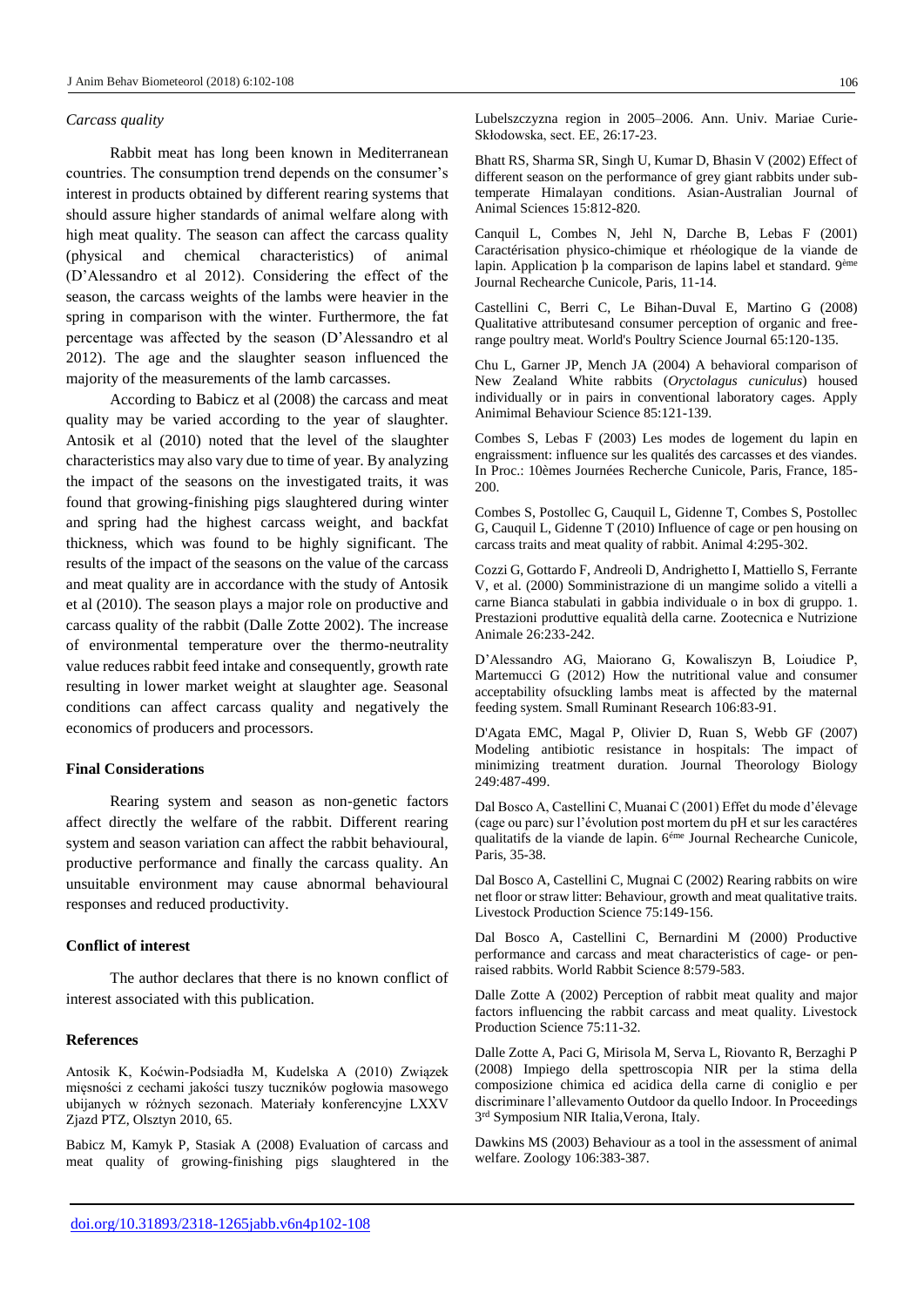Drescher B (1992) Housing of rabbits to animal welfare. Applied Rabbit Research 15:678-683.

Duncan IJH (2002) Gordon memorial lecture. Poultry welfare: science or subjectivity? British Poultry Science 43:643-652.

El-Maghawry AM (1997) Evaluation of the performance of three foreign rabbit breeds under Egyptian conditions. Egyptian Journal Rabbit Science 7:95-106.

El-Maghraby MMA, Mahrous OE (2007) Influence of some preweaning factors and cross fostering on market traits of New Zealand White rabbits. Benha Veterinary Medical Journal 181:269-285.

El-Sabrout K (2018) Does the blindness affect the behavioural activities of rabbit? Journal of Animal Behaviour and Biometeorology 6:6-8.

El-Sabrout K, Aggag SA (2015) Use of inter simple sequence repeats and protein markers in assessing genetic diversity and relationships among four rabbit genotypes. World Rabbit Science 23:283-288.

El-Sabrout K, Shebl MK (2015) Effect of Line and Season on Productive Performance of Rabbits. International Journal of Animal Biology 1: 182-186.

El-Sabrout K (2017) Associations between single-nucleotide polymorphisms of melanocortin gene and sexual desire behaviour in rabbit (*Oryctolagus cuniculus*). Journal of Veterinary Behavior 19:69-71.

Fanatico AC, Cavitt LC, Pillai PB, Emmert JL, Owens CM (2005) Evaluation of slow-growing broiler genotypes grown with and without outdoor access: meat quality. Poultry Science 84:1785-1790.

Fanatico AC, Pillai PB, Cavitt LC, Emmert JL, Meullenet JF, Owens CM (2006) Evaluation of slower-growing broiler genotypes grown with and without outdoor access: sensory attributes. Poultry Science 85:337-343.

Ferrante V, Verga M, Mangiagalli MG, Carenzi C (2001) Behaviour reactions, semen quality and testosterone levels in cocks: genetic implications. Animal Welfare 10:269-279.

Finzi A, Margarit R, Calabrese A (1996) A two-floor cage for rabbit welfare. In Proc.: 6th World Rabbit Congress, Toulouse, France, 423- 424.

Ghosh SK, Das A, Bujarbaruah KM, Das A, Dhiman KR, Singh NP (2008) Effect of breed and season on rabbit production under subtropical climate. World Rabbit Science 16:29-33.

Gonçalves S, Ferreira R, Pereira I, Oliveira C, Amaral P, Garbossa C, Fonseca L (2017) Behavioral and physiological responses of different genetic lines of free-range broiler raised on a semi-intensive system. Journal of Animal Behaviour and Biometeorology 5:112- 117.

Gregory NG (2003) Animal welfare and meat science. USA: CABI Publishing Cambridge.

Habeeb AA, Aboul-Naga AI, Yousef HM (1993) Influence of exposure to high temperature on daily gain, feed efficiency and blood components of growing male Californian rabbits. Egyptian Journal of Rabbit Science 3:73-80.

Hanaa A, El-Raffa A, Shebl MK, El-Delebshany A, El-Sayed N (2014) Genetic evaluation of some economic traits in a maternal line of rabbits. Egyptian Journal of Poultry Science 34:85-98.

Heier BT, Hogasen HR, Jarp J (2002) Factors associated with mortality in Norwegian broiler flocks. Preventive Veterinary Medicine 53:147-158.

Hellmeister Filho P, Machado Menten JF, Neves da Silva MA, Coelho AAD, Savino VJM (2003) Efeito de genotipo e do sistema de criacao sorbe o desempenho de frangos tipo caipira. Revista Brasileira de Zootecnia 32:1883-1889.

Hernandez P, Gondret F (2006) Rabbit Meat Quality. In: Maertens L., Coudert P. (Eds.). Recent Advances in Rabbit Sciences. ILVO, Belgium, 269-290.

Holcman AR, Vadnjal B, Žledner Stibilj V (2003) Chemical composition of chicken meat from free range and extensive indoor rearing. Archiv fur Geflugelkunde 67:120-124.

Holik V (2015) Management of laying hens under tropical conditions begins during the rearing period. Lohmann Information, 50:16- 23.

Horsted K, Allesen-Holm BH, Hermansen JE (2010) The effect of breed and feed-type on the sensory profi le on breast meat in male broilers reared in an organic free-range system. British Poultry Science 4:515-524.

Jekkel G, Gabor MilisitsG, Nagy I (2010) Effect of alternative rearing methods on the behaviour and on the growth and slaughter traits of growing rabbits. Arch Tierz 53:205-215.

Jones RB, Mills AD (1999) Divergent selection for social reinstatement behaviour in Japanese quail: effects on sociality and social discrimination. Poultry and Avian Biology Reviews 10:213- 223.

Jones T, Feber R, Hemery G, Cook P, James K, Lamberth C, Dawkins M (2007) Welfare and environmental benefits of integrating commercially viable free-range broiler chickens into newly planted woodland. A UK case study. Agricultural systems 94:177-188.

Keskin S, Kor A, Karaca S (2012) Evaluation of sensory characteristics of sheep and goat meat by Procrustes Analysis. Czech Journal of Animal Science 57:516-521.

Khalil MH, Shebl MK, Kosba MA, El-Sabrout K, Zaki N (2016) Estimate the contribution of incubation parameters influence egg hatchability using multiple linear regression analysis. Veterinary World 9:806-810.

Kumar D, Risam KS, Bhatt RS, Singh U (2013) Reproductive performance of different breeds of broiler rabbits under subtemperate climatic conditions. World Rabbit Science 21:169-173.

Lebas F (2001) Fattening farms: advantages and disadvantages. Cuniculture 28:163-168.

Lebas F, Coudert P, Rouvier R, De Rockambeau H (1986) The Rabbit: Husbandry, Health and Production. F.A.O., U.N, Rome, Italy.

Maertens L, Van Oeckel MJ (2001) Effet du logement en cage on en parc et de son enrichment sur les performances et la couleur de la viande des lapins. Proc. 9émes Journal of Recherche Cunicole, Paris, France, pp 31-34.

Manteuffel G (2002) Central nervous regulation of the hypothalamicpituitary-adrenal axis and its impact on fertility, immunity, metabolism and animal welfare - a review. Archiv für Tierzucht Dummerstorf 45:575-595.

Marai FM, Rashwan AA (2003) Rabbits behaviour under modern commercial production conditions - a review. Arch Tierz 46:357- 376.

Marai IFM, Ayytat MS, Abd El-Monem UM (2001) Growth performance and reproductive trans at first parity of New Zealand White female rabbits as affected by heat stress and its alleviation under Egyptian conditions. Tropical Animal Health and Production, 33:451-462.